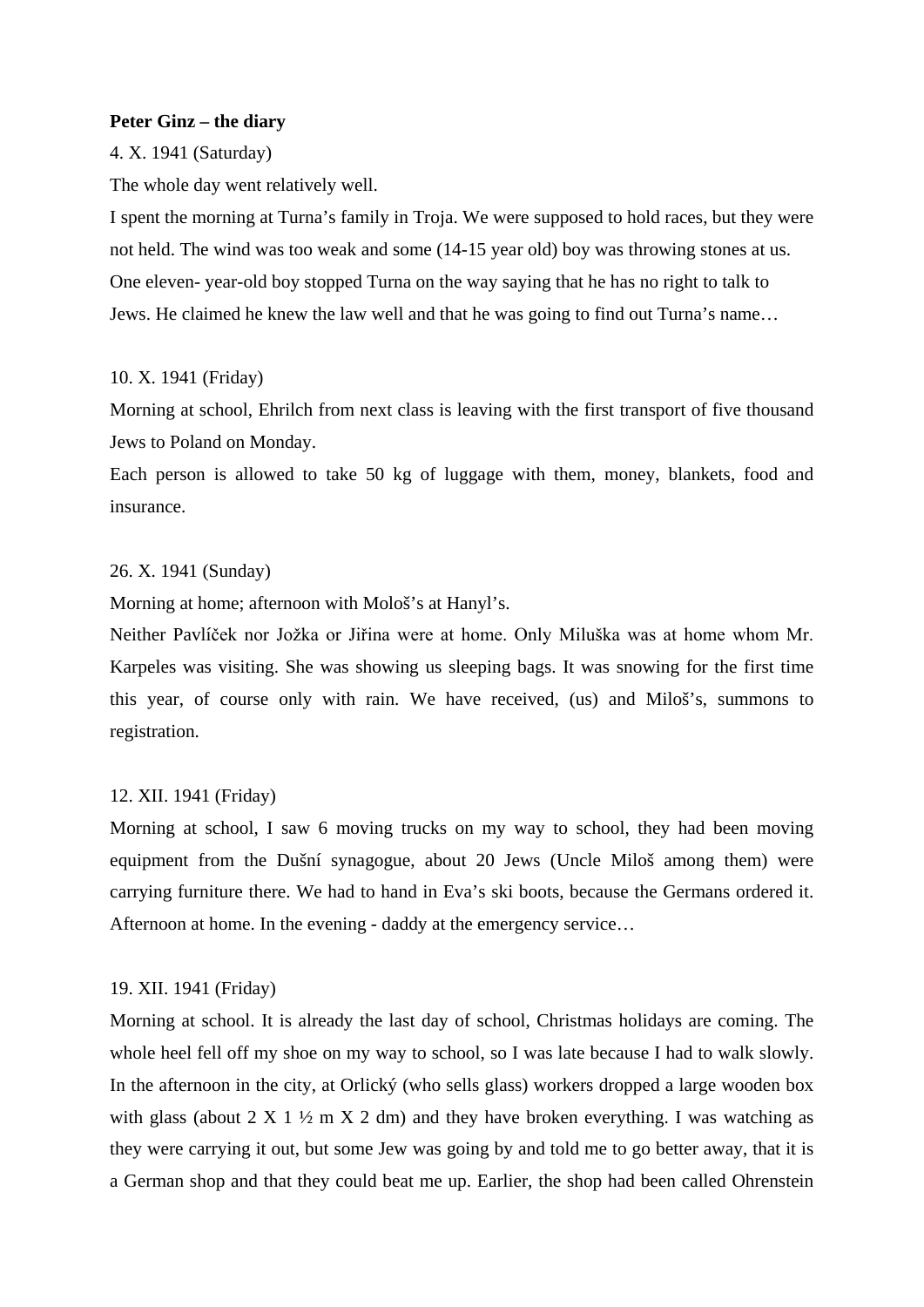and Orlický (who is German), but the German took the shop away from the Jew Ohrenstein and now the company only bears the name Orlický. Mum left to Hradec (Králové) this morning and left us unfortunately quite a vague description of what to cook. Well, it's all going to get fixed up somehow!

# 23. XII.1941 (Tuesday)

We have just received an announcement from the Jewish community to hand in harmonicas and other portable musical instruments, thermometers and so on, Cameras with accessories all before December 31<sup>st</sup>. Afternoon at grandmother's.

## 25. XII. 1941 (Thursday)

Morning at grandmother's, in the afternoon the whole family at Maniny. There was a strong wind, so we had to return. In the evening, the Kohner's Lianka came to visit us in order to ask us round at night, to see them lighting their Christmas tree. They have gone completely Aryan. Mr. Hůla, Kohners, Fuškus (newly weds) and Míla Weisbach were there. It is snowing and we are all afraid that it (snow) will remain on the ground and daddy will have to clear it. Once, last year, he had already been at an action like this, at Kbely airport. At that time, there were several dm of water and Daddy (he was there about 5 times) caught a cold. Jews might have to hand in even sweaters again.

#### 9. I. 1942 (Friday)

Morning in town. Mr. Weisbach was visiting and told us how he was locked up behind bars for 10 days, because he didn't have J. on his ID. There was supposedly also the director (former of course) from Kolbeny Daňek and many other Jews.

#### 3. II. 1942 (Tuesday)

Morning in town, afternoon at home. At half twelve at night a city attendant came round saying that our Daddy has to arrive at the exhibition center on Thursday morning. He was noted down as a car mechanic and that's why they chose him, regardless of the mixed marriage. We were in a horrible hurry, we were preparing everything for his journey and the Kohner's were helping us. Fortunately, Daddy got fever and Dr. Lang, called by the council, informed them that Daddy wasn't able to undergo any transport. Of course, we were very happy.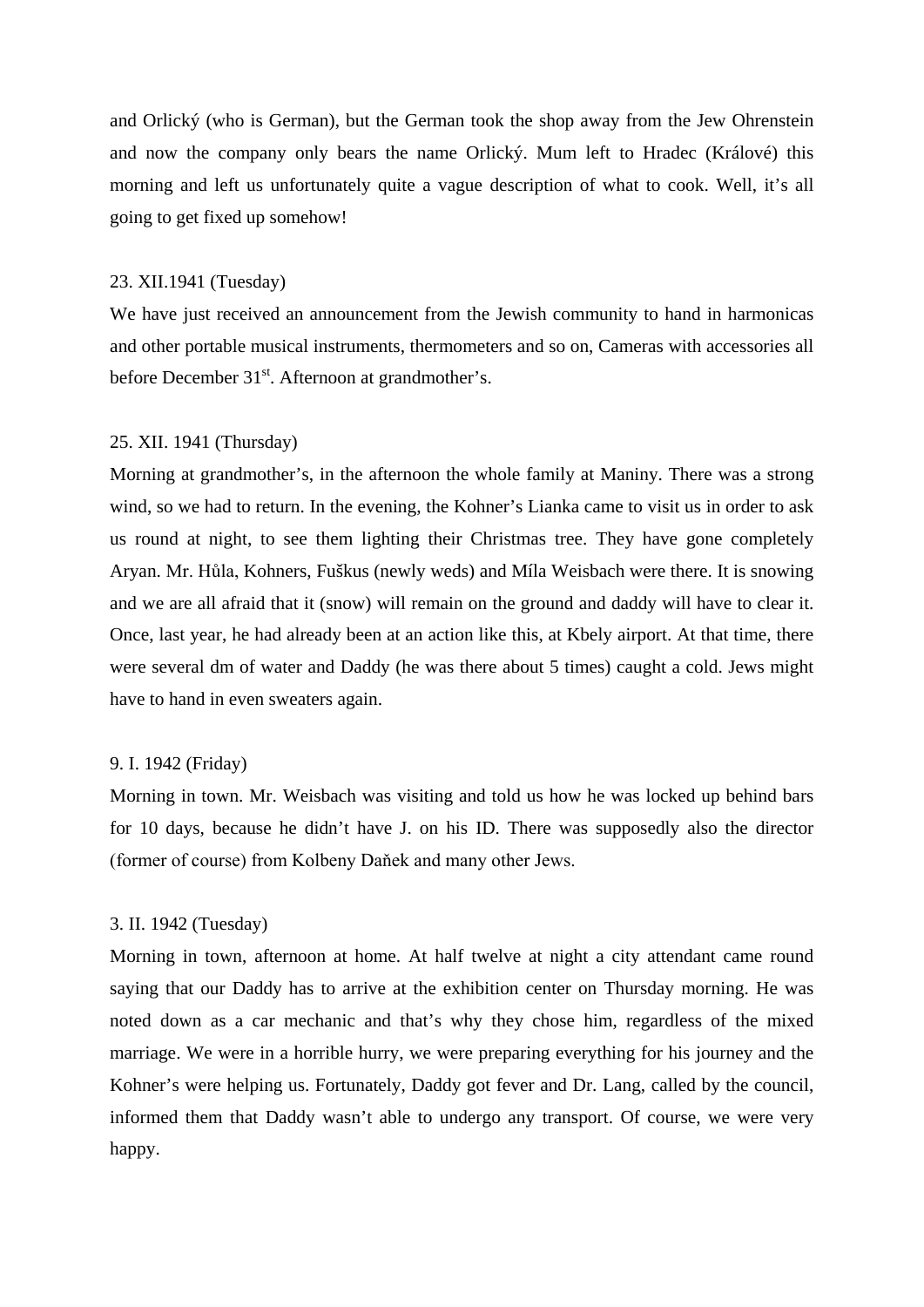## 16. IV.1942 (Thursday)

In the morning from half past ten till eleven at Hagibor. We were exercising in our shirts and that's why we also had to have stars sewed on them. So I had three stars beneath one another: on the overcoat, on the coat and on the shirt. At school in the afternoon: performance of Kytice (Bouquet – a book of poems by a Czech author Erben). It also wasn't bad; better than Machar. – Vaňek's left at quarter to five.

## 27. V.1942 (Thursday)

Morning at school. I'm supposed to get a warning from Beinkolese. Afternoon with Pepper on a walk. There was a bomb attempt on SS Gruppenführer Heydrich. That's why an emergency state was called upon and people, who will show up today after 9 pm and tomorrow before 6 pm and won't stop after being called the first time, shall be shot. An award of 10.000.000 K to those who will hand in the initiators. Whoever knows about them and will not report it shall be shot together with their whole family.

# **How I found out about the transport**

On 22<sup>nd</sup> of September I left for work as usual at seven o'clock to a repair shop for typewriters… When I cleaned up a couple of machines (I wrote the numbers down carefully. Old Fuchs only copied those numbers and let himself be paid for the cleaning. I did not get paid though) I was sent to do the check-up on the machines. Every two weeks it was necessary to watch the machines in all the departments of the community in case they need to be cleaned… At the law department I sat down to a machine and started cleaning. Suddenly a phone rang. It was the repair shop calling that I was supposed to go to the workshop immediately. I was very surprised, because it was usually me who called them (when I broke a string somewhere) rather than them calling me. I kept the surprise to myself, packed my things and went to the workshop. As soon as I entered the workshop, Wolf said calmly: "You are in, but don't worry about it."

## **Preparations**

To my surprise, when Wolf told me this memorable sentence, I stayed calm. I said goodbyes in case I would not see them again. I suddenly recalled all the things I had done wrong to them and thought maybe they are happy that I will be gone. They looked as if they were really sorry to see me go.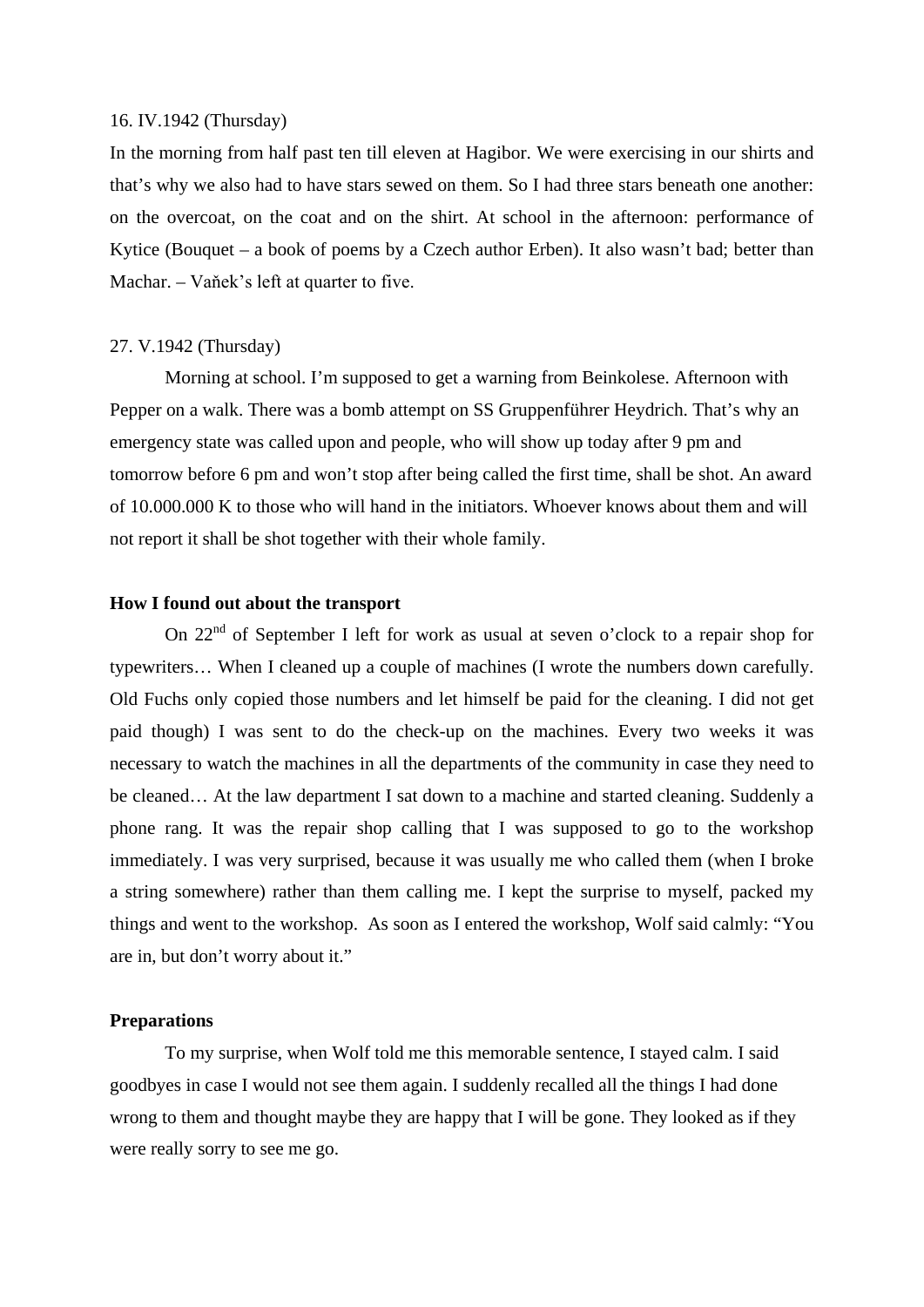I went home then. On the way home I was trying to absorb the noise and the atmosphere of the streets that I wouldn't be able to hear for a long time (I think my parents were counting that it would be several months). I got home (I hid the star from the corner to the entrance of the building). I did not want people to see that there were still Jews living in our building. There were only offices up until the third floor. Kohner's family lived on the fourth floor (three months ago they left for Poland and all their luggage was seized). Mautners (left for Terezín), Ichs (Aryans, employees of the railways) and us. We were protected from eviction, because the flat was written in my mother's name.

I finally came to the door and knocked. "Who's there", Mum asked and I said:"Me". Mum opened the door and wondered why I was home so early. "Mummy, don't get scared, I am in the transport." Mum was shocked, started to cry and did not know what to do. I was comforting her. Suddenly the doorbell rang and aunt Nadia came to tell us I was in, which we all knew already. Auntie is a practical woman so she started to get things moving. First we rushed to the community to pick up the forms they were just about to distribute. Otherwise we would not have found out about my transport until noon. The place to summon was at six o' clock at Veletržní (Fair)Palace. Then we ran back home where my good friend Harry Popper was waiting for me to say goodbye. There was a big chaos, packing, and the ladies from the Jewish religious community came to help us pack. In the meantime, we managed to have some lunch. What we had for lunch then I cannot remember. I would like to know what it was, I think burgers.

After lunch they told me to choose the toys I want to take with me. I took a supply of papers (including this notebook), linoleum, knives for cutting it, an unfinished novel called "Altay (Ceylon) Wise man" containing about 260 pages at the time. I wanted to finish it in Terezín, but then it didn't work out. I will talk about my laziness in Terezín later. I also took a thin piece of leather for binding and a few bookbinding papers. That was all. Sorry, also a few broken watercolors; I left the rest at home. That was all from my own drawer and the box. I affectionately packed these things to other pieces of luggage. I hope I will be forgiven that I was more worried about those things than anything else.

There was a huge mess of things in the middle of the table the Mautners left with us. We were supposed to pack them and they were everywhere on the ottoman, on the sofa. Paul and Hanka came (my cousins) and they were also helping as much as they could. I am writing it in a humorous style now, but that time we were far from laughing. Dad gave me his warmest shirts, vest, his skiing boots, anything possible. I told him as a joke it is not so sure as for his protection (The protected people were: married to an Aryan and their children until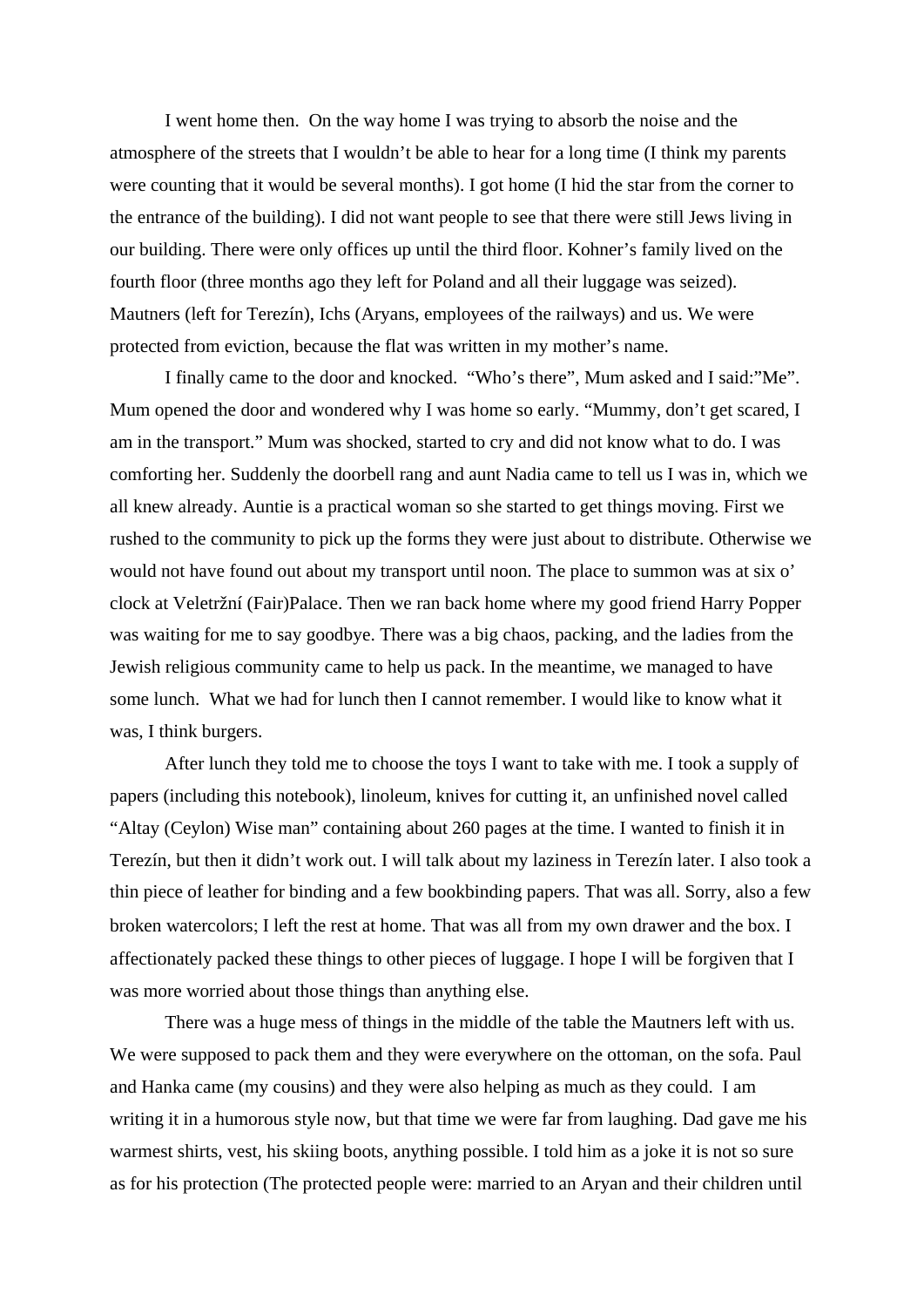the age of 14). The protection fluctuated those days and one day you could be protected and the other you could go.

We were prepared for my transport though. One SS member mentioned to me during the last registration "Der fährt mit nächsten Transport." ("He is going with the next transport.") My parents did not tell me about it at the time. I found out about it only today and I did not go with the next one, but with the one after.

### **Departure**

The whole afternoon passed in complete chaos. My parents were packing my blanket. It was a comforter. Aunt Nadia was helping with it. I can still remember my Dad saying: "Let Peter pack it, now we are all doing it and he will have to do it himself at the fair." So I grabbed the blanket, put few loaves of bread in it, pillow, sheets and a pair of pajamas. I turned the blanket and stepping on it with my knees I managed to roll it. I put a cover on it which Mum took off from the sink under the gas. I remember telling her that she would have nothing to cover the sink with, but she only brushed me aside.

The evening was approaching very fast. We pulled the shades down in the room (other times we did it only sometimes). It was almost an acrobatic performance how to darken the room. My mom did it in a way that she opened the inner window, stepped in a space between both windows and, hooked them on the circles to the corners of the blanket. There were already prepared (and sometimes unprepared) nails and hooks. I was more for the fenstre clasual meaning closed windows. I was moving slowly along the inner ledge and was holding on to the window frames. While doing this procedure I darkened it. Then I jumped down so hard that the windows trembled.

We continued packing. Auntie Nadia called me to the bedroom and was reasoning with me to be sensible, not to go with big boys, and spoiled [.](#page-4-0) Then she undid the pockets of my coat and put a one hundred marks note in each of them. Then I also got a knife from my dad with a deepened handle and a one hundred marks note in it.

We had to do everything very fast, because at six o' clock I was supposed to be summoned for registration. That is why there were the last heated preparations. I got rolls with salami to my pocket also the other pockets were full of food. Now, I don't know what my parents gave me, but I am sure only some good things.

<span id="page-4-0"></span><sup>&</sup>lt;sup>3</sup> Peter uses his own confidential handwriting which I managed to decipher. He also uses Russian alphabet, Hebrew letters (but also writes a Czech text with them) and shorthand. Despite my effort to decipher and understand the whole text, several parts remained illegible: they are marked by three dots  $(...)$ .